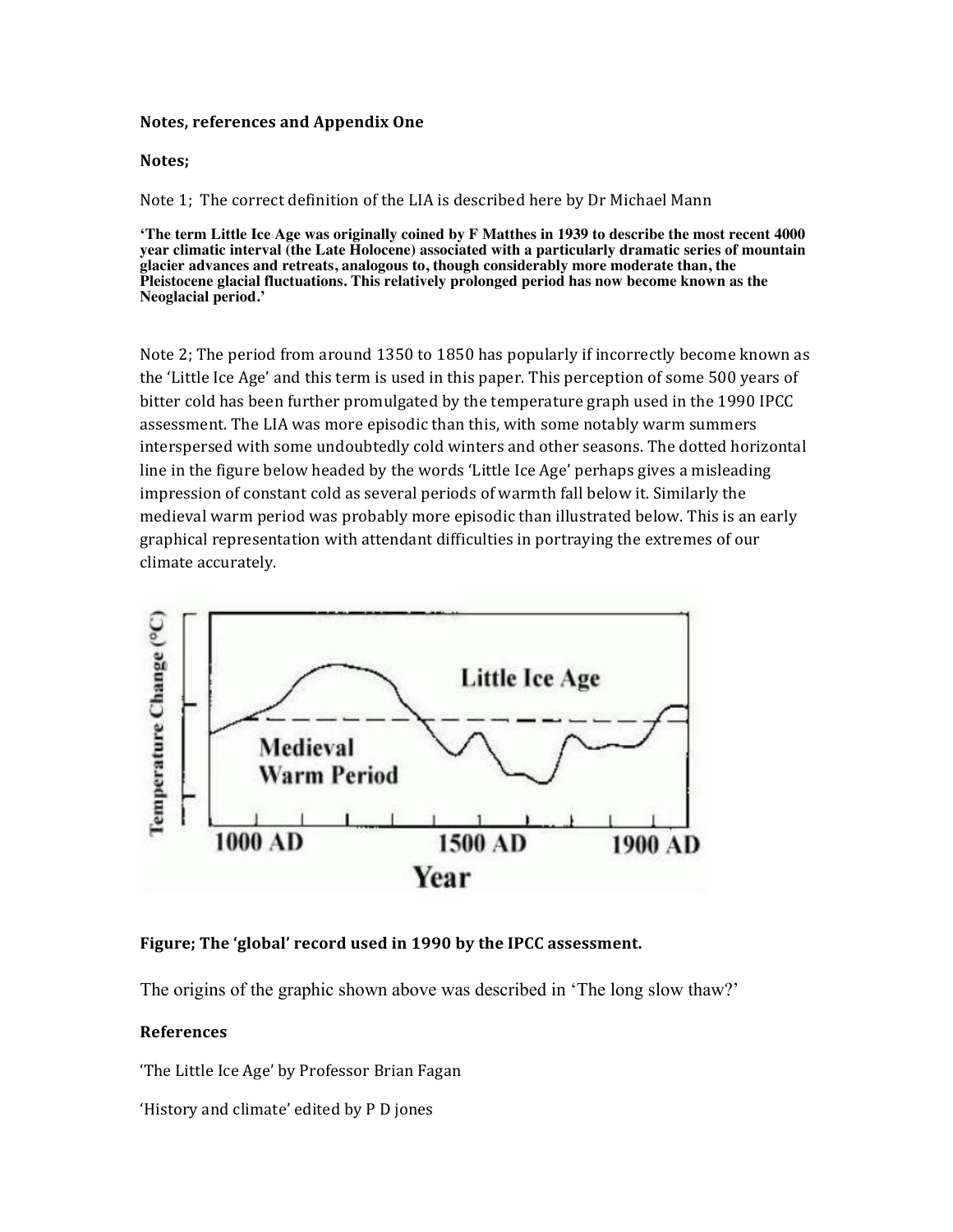'Little Ice Ages Ancient and Modern vol 1 and 2' Jean Grove

'Climate history past and present' Hubert lamb

Times of feast times of famine  $-a$  history of climate since the year 1000' E Le Roy Ladurie

'Paleoclimatology reconstructing climates of the quaternary' Raymond Bradley

'Little Ice Age Michael E Mann Volume 1, The Earth system: physical and chemical dimensions of global environmental change' http://www.meteo.psu.edu/holocene/public\_html/shared/articles/littleiceage.pdf

Many other studies of changing climate are referenced here

http://wattsupwiththat.com/2011/11/01/a-short-anthology-of-changing-climate/

and also;

http://judithcurry.com/2011/12/01/the-long-slow-thaw/ which includes a separate section entitled 'supplementary information' noted under;

http://curryja.files.wordpress.com/2011/12/long-slow-thaw-supplementaryinformation.pdf

# Appendix One-supplementary information concerning the temperature humps noted around 1540 and commencing 1610/15

\*In his 1625'*ideal garden sketch'* essay Francis Bacon wrote of the plants that could be grown in their season in the climate of London (then a small city of only 450,000 people)

"Latter Part of November, you must take such Things, as are Greene all Winter; Holly; Ivy; Bayes; Juniper; Cipresse Trees; Eugh; Pine-Apple-Trees; Firre-Trees; Rose-Mary; Lavander; Periwinckle, the White, the Purple, and the Blewe; Germander; Flagges; Orenge-Trees; Limon-Trees; And Mirtles, if they be stooved; & Sweet Marjoram warme set. There followeth, for the latter Part of January, and February, the Mezerion Tree, which then blossomes; Crocus Vernus, both the Yellow, and the Gray; Prime-Roses; Anemones; The Early Tulippa; Hiacynthus Orientalis; Chamaïris; Frettellaria. For March, There come Violets, specially the Single Blew, which are the Earliest; The Yellow Daffadill; The Dazie; The Almond."

http://en.wikisource.org/wiki/Of Gardens/Of Gardens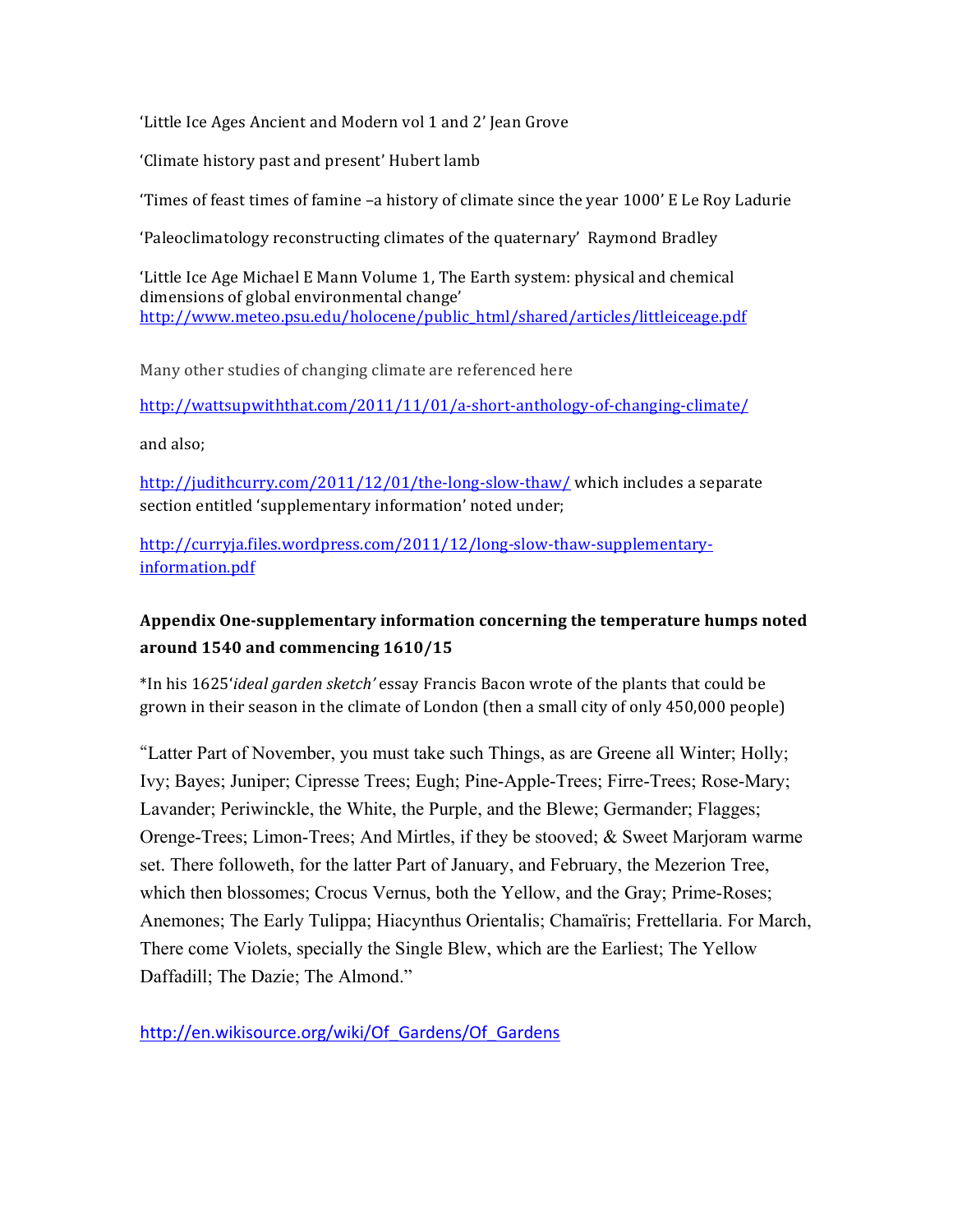The similarity of seasons around 1625 is striking when compared to the modern warm period in the UK.

\*More scientific confirmation of growing warmth is confirmed by Professor Dr C. Pfister the noted historian and geographer who identified Heat waves in 1525 and 1616 ( roughly comparable or greater than Europe 2003)

\*The compilation book **'Climate since AD 1500'** edited by Phil Jones and incorporating work by a number of scientists, notes the warm periods around 1630 and 1550 and the cold interval that separated them;

\*In their summary in Chapter 33 of their book **'Climatic variations over the last 500 years'** P D Jones and R S Bradley in talking of regional evidence for Europe note; 'from the evidence presented –in the book- the climate since 1500 has varied between extremely warm and extremely cool decades.

'...from warm temperatures during some decades of the early  $16<sup>th</sup>$  century conditions began to gradually cool during the second half of the century. 'Only a few short cool episodes lasting sometimes up to 30 years appear to have been synchronous on the hemispheric and global scale. These are the decades of the 1590-1610', the 1690-1710's, the 1800-1810's and the 1880's to 1900. Synchronous warm periods are less evident although the 1650's, 1730's, 1820's, the 1930's and 1940's appear to be the most important.'

\*In Chapter 9 of this same book is documentary evidence from the USSR provided by P. Borisenkov who recorded a period of comparatively warm conditions in all seasons during the first half of the  $16<sup>th</sup>$  century and noted that this was- according to Hubert Lamb- approximately the same as western Europe with climatic descriptions of the continent during the first half of the  $16<sup>th</sup>$  century being in many respects similar to those during the first half of the  $20<sup>th</sup>$  century. Borisenkov noted unusually hot dry weather in 1512 25, 33, 41, 42, 61, 71 and 1585. In general he saw that the first half of the  $16^{th}$ century featured higher temperatures (notwithstanding some severe winters ) than much of the  $15<sup>th century</sup>$  but that the recurrence of climatic extrema during that period was quite high. Climatically the first two decades of the  $16<sup>th</sup>$  century were especially favourable with the 1573 to 1582 decade the most favourable and from 1583 on extremes again.

\*Elsewhere in Europe in chapters contained in **Climatic variations over the last 500 years'** Ogilvie writing about Iceland remarked about the mild decades of the 1570's and the 1640's 1650's and 1660's and the early 1700's with the 1570's appearing to be the mildest. The 1560's were mainly cold. The 1610's appear mild on the whole. A distinct mild period occurred from 1641 to 1670 which coincided with the period of least